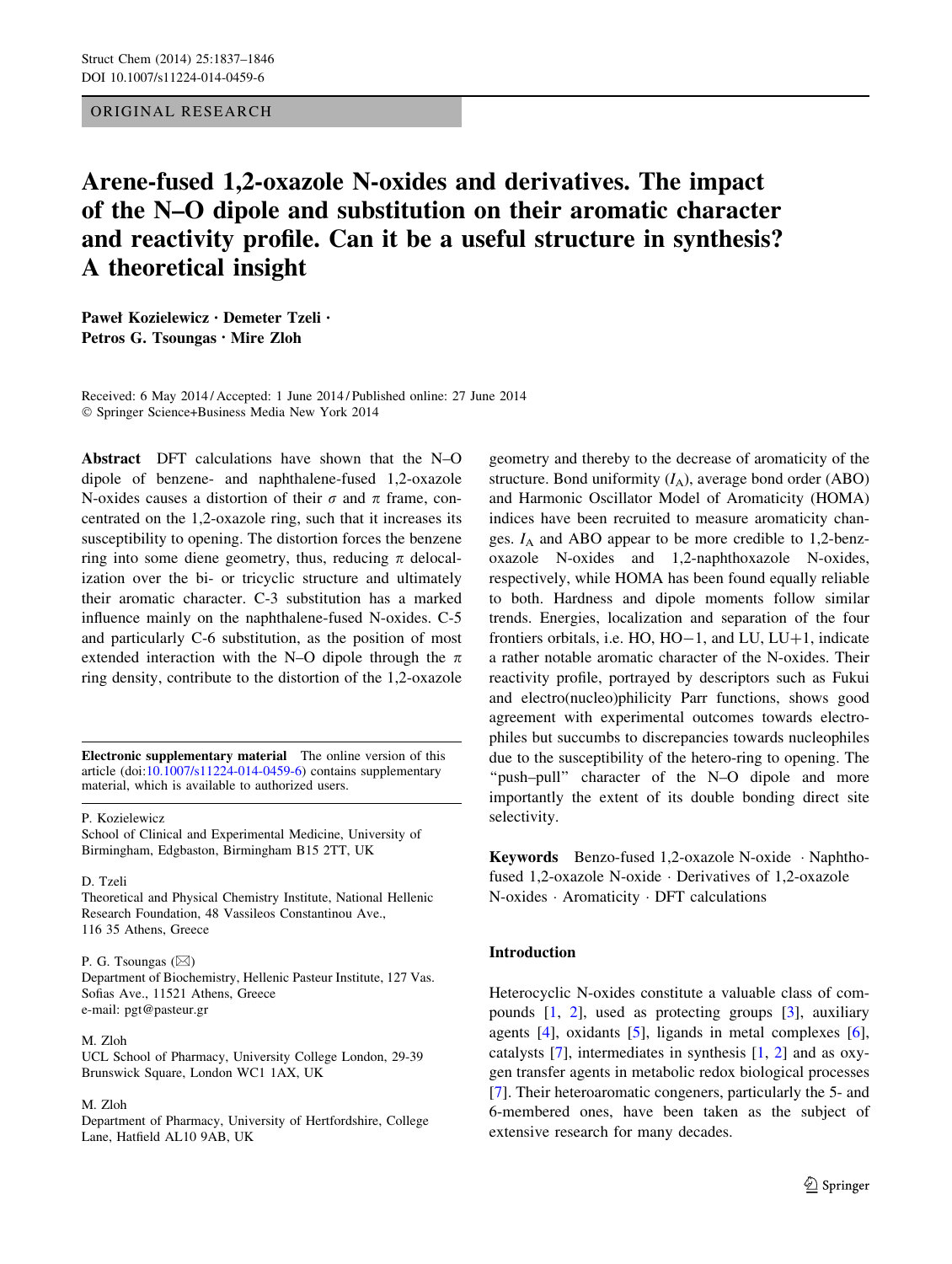<span id="page-1-0"></span>

Fig. 1 1,2-Benzoxazole, N-oxide of benzo- and naphtho-fused 1,2-oxazole and their C-3 substituted compounds

The reactivity of N-oxides, dictated by the dual function of the N–O dipole, has drawn attention  $[1, 7]$  $[1, 7]$  $[1, 7]$ . In this context, the aromaticity concept [[8–12\]](#page-8-0) has been recruited, and a number of approaches, of varying applicability, have been developed to evaluate the aromaticity of carbocycles and heterocycles, using various indices [[13–18\]](#page-8-0). Aromaticity is regarded as a statistically multidimensional concept [[19–21\]](#page-8-0), resting mainly on two orthogonal types, described as classical (referring to the energetic ASE and the structural  $I_A$ , HOMA indices) and magnetic (referring to the NICS index) [\[22](#page-8-0)], in accord with the principal component analysis [\[23](#page-8-0)]. These and many other indices have been applied to groups of molecules by many research groups over the years [[24\]](#page-8-0).

Reactivity parameters, such as chemical potential, electronegativity, hardness, electrophilicity, Fukui and Parr indices, numerically describe the corresponding chemical concepts [[25\]](#page-8-0). In effect, they all refer to linear responses of electron density towards the variation of external potential and electron population. They are commonly used to predict, interpret or rationalize chemical bonding changes and reaction mechanisms.

1,2,5-Oxadiazole 2-oxides, commonly known as furoxans and their benzo-analogues  $[26-32]$ , stand out as the most extensively studied structure of the 5-membered family. Other N-oxides of parent and benzo-fused heterocycles [\[33](#page-8-0)[–41](#page-9-0)] have also been studied. Among them, the isoxazole ring occupies a prominent position, as a core structure, in many marketed drugs, such as penicillin antibiotics (cloxacillin, dicloxacillin, flucloxacillin), antipsychotic (risperidone, paliperidone) and COX 2 inhibitors (parecoxib) to name a few.

A closely related structure is that of the N-oxide of benzo- and naphtho-fused 1,2-oxazole (also called

1,2-benz(naphth)isoxazole) 5–8 and 9–12 (Fig. 1), respectively.

Some experimental data [\[42](#page-9-0), [43\]](#page-9-0) and early theoretical calculations [\[44](#page-9-0)] have shown a reactivity pattern, largely attributed to the electron donor–acceptor character of their N–O dipole.

Some reactivity features of 5 and 9, discovered since then, resurged our interest in these structures. Quantum chemical calculations have been performed, herein, to probe the impact of the dipole on their geometry and aromaticity and ultimately lend support to the observed [[42,](#page-9-0) [43](#page-9-0)] and predict their reactivity profile.

## Methodology

All structures were fully geometry optimized via DFT calculations using the  $6-31++G^{**}$  basis sets [\[45](#page-9-0)], i.e. the B3LYP/6-311++ $G^{**}$  methodology was used as implemented in ECCE/NWChem [\[46](#page-9-0), [47](#page-9-0)]. The same software was used as a graphical interface for drawing and visualizing all structures. The B3LYP functional [\[48](#page-9-0), [49](#page-9-0)] is a widely used functional and it is considered as a reliable one for the evaluation of geometries, energies and reactivity descriptors of 5-membered benzo-fused heterocycles [\[50](#page-9-0)]. Moreover, B3LYP credibility has been tested on the calculation of structure and reactivity profile of related systems such as  $\beta$ -nitroso-o-quinone methides [[51\]](#page-9-0), where B3LYP/6-31G\*\*, B3LYP/6-311++G\*\*, B3LYP/aug-ccpVTZ, M06-2X/6-311+ $G^{**}$ , M06-2X/aug-cc-pVTZ and  $MP2/6-311++G**$  calculations were performed. All methods resulted in similar data. Thus, we think that the B3LYP/6-311++ $G^{**}$  methodology is a good one for the present study.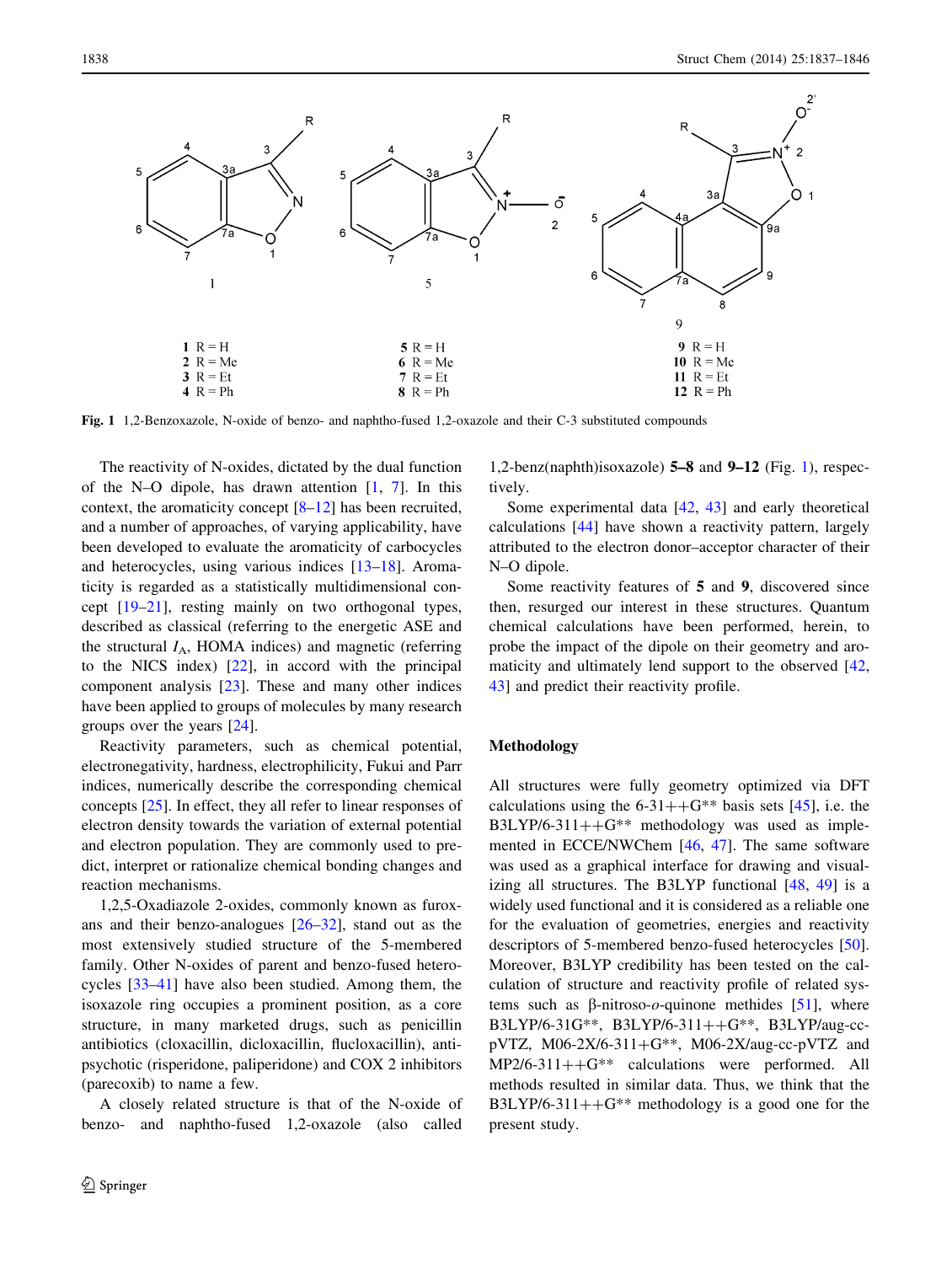Geometry-based parameters, such as bond lengths,  $\pi$ -bond orders, total and relative energies, angles and dipole moments; reactivity descriptors, such as charge densities, chemical potential  $\mu$ , chemical hardness  $\eta$ , frontier orbital energies, Fukui function  $f(r)$  and local electro(nucleo)philicity Parr functions and aromaticity indices, such as Harmonic Oscillator Model of Aromaticity (HOMA) as well as bond uniformity  $(I_A)$  and average bond order/sum of bond order deviation (ABO/BOD), have been calculated to assess the effect of the N–O dipole on features of their structure, detect differences in their stability and reactivity and ultimately predict the reactivity profile of these heteroaromatic N-oxides.

Chemical potential  $\mu$  [\[52](#page-9-0), [53\]](#page-9-0) and hardness  $\eta$  [\[21](#page-8-0), [54\]](#page-9-0) are expressed in terms of ionization potential I and electron affinity A as  $\mu = -(I + A)/2$  and  $\eta = (I - A)/2$  (or  $\eta = (E_{\text{LU}} - E_{\text{HO}})/2$ , respectively. The HO–LU gap (energy separation between highest occupied molecular orbital(HO) and lowest unoccupied molecular orbital(LU)) is known [[55\]](#page-9-0) to be related to stability, i.e. reactivity, and this relationship has been theoretically articulated as hardness  $n$ .

The Fukui function  $f(r)$  [\[56](#page-9-0), [57\]](#page-9-0) represents the response of  $\mu$  of a system to an external potential change, and it is expressed (in its condensed form) as  $f_k^+ = [q_k (N + 1)]$  $-q(N)$  or  $f_k^- = [q_k(N) - q_k(N-1)]$  or  $f_k^{\circ} = [q_k(N+1)]$  $-q_k(N-1)/2$  (where  $q_k$  is the electron population of an atom k and N the total number of electrons) towards nucleophiles, electrophiles or radicals, respectively.

Local electrophilicity  $\omega_k$  [\[58](#page-9-0), [59](#page-9-0)] and nucleophilicity  $N_K$ [\[58](#page-9-0), [60\]](#page-9-0) have been obtained through the Mulliken Population Atom Spin Density (ASD) analysis of the cation/ anion radical formalism of the structures, using  $\omega_k = \omega P_k^+$ and  $N_k = NP_k^-$  equations.

Reformulated HOMA (rHOMA) index [[54,](#page-9-0) [61–63\]](#page-9-0) has been calculated by the delineated equation.

rHOMA = 
$$
1 - \frac{\alpha}{n} \sum_{i=1}^{n} (R_{\text{opt}} - R_i)^2,
$$

where *n* is the number of bonds in the aromatic system.  $R_{opt}$ is the optimum bond length, and  $R_i$  is the real bond length of the i bond taken into consideration. This equation necessitates the use of the normalization constant  $\alpha$  for each type of bond. The used values are  $\alpha_{\text{CC}} = 257.7$  and  $R_{\text{opt}} = 1.388$  for CC,  $\alpha_{\text{CN}} = 93.52$  and  $R_{\text{opt}} = 1.334$  for CN,  $\alpha_{\text{CO}} = 157.38$  and  $R_{\text{opt}} = 1.265$  for CO and  $\alpha_{\text{NO}} = 57.21$  and  $R_{\text{opt}} = 1.248$  for NO [[62](#page-9-0)].

Bond order Uniformity index  $I_A$  [\[64–67\]](#page-9-0) and ABO and its deviation (BOD) from ABO index [[68–70\]](#page-9-0) are statistical estimates of bond order variations.  $I_A$  index is based upon a statistical evaluation of the extent of variation of ring bond order provided by the expression:

$$
I_{\rm A} = 100F(1 - V/V_{\rm K})
$$
, where  $V = \frac{100}{N} \sqrt{\frac{(N - \bar{N})^2}{n}}$ 

 $\overline{N}$  is the arithmetic mean of the n various ring bond orders, and N is the bond order.  $V_K$  is the value of V for the corresponding non-delocalised form of the ring, and  $F$  is the scaling factor [\[64–67](#page-9-0)].

# Results and discussion

N-oxide structures such as 6–12 are built up by an oxidative *o*-cyclization of their precursor oximes of type  $A$  ( $Z$  or  $E$  isomers) (Scheme [1\)](#page-3-0) [[42,](#page-9-0) [43](#page-9-0)].

Pertinent to their formation is the loss of two  $\sigma$  electrons from A with subsequent dearomatization of the arene core to generate the transient  $o$ -quinone methides of type **B** (in either Z or E conformation) [\[51](#page-9-0)]. The geometry of the NOcarrying alkene arm of B (Scheme [1](#page-3-0)) resembles that of nitrosoalkenes [[71–78\]](#page-9-0) (Table [1](#page-3-0)) or the long-studied dinitrosoalkene, a transient intermediate in furoxan isomerization [\[26–31](#page-8-0)].

Indeed, the NO and C–C bonds of nitrosoalkenes compare well with those of the B E conformers. On the other hand, upon  $o$ -cyclization of the Z conformer of  $B_1$  or  $B_2$  to the N-oxide (Scheme [1](#page-3-0)), an elongation of the alkene C–C bond by ca.  $0.09$  Å and a shortening of C–N bond by ca. 0.11 A, increasing its double bond character, are observed. Remarkably, the NO double bond remains unaltered. Substituents attached to the exocyclic alkene change the relative energy ordering of the of the  $Z$  and  $E$  conformers, probably, as a result of the relative spatial arrangement of R and NO groups (Table S1; Fig. 2S of the Supporting Information).

On the other hand, the incorporation of the N–O dipole in the arene-fused isoxazole structure triggers an energy drop in 5 and 9 (Table S2, Supporting Information). Indeed, the energy of 5 or 9 is much lower than that of their parent deoxygenated structures but closer to their corresponding **B** isomers [[51\]](#page-9-0).

Recent DFT calculations have unveiled [[51\]](#page-9-0) salient features of  $B_1$  and  $B_2$  and have provided a theoretical insight into the experimentally documented  $[42, 43]$  $[42, 43]$  $[42, 43]$  $[42, 43]$  o- or *peri-cyclization of*  $A_1$  or  $A_2$ . Accordingly, the NO group attached to the exocyclic alkene arm and the strained quinone structure trigger a 5-exo-trig o-cyclization<sup>1</sup> [[51\]](#page-9-0) and a concomitant aromatization to 6–8 or 9–12. Very low energy barriers, in the range of  $0.1-1.7$  kcal mol<sup>-1</sup>, elevated up to  $4-7$  kcal mol<sup>-1</sup>, upon substitution at C-3, are

<sup>1</sup> C-3 unsubstituted 5 is not usually isolated; instead, it undergoes a peri(1,8)-(6-endo-trig)cyclization (see Ref. [43\)](#page-9-0)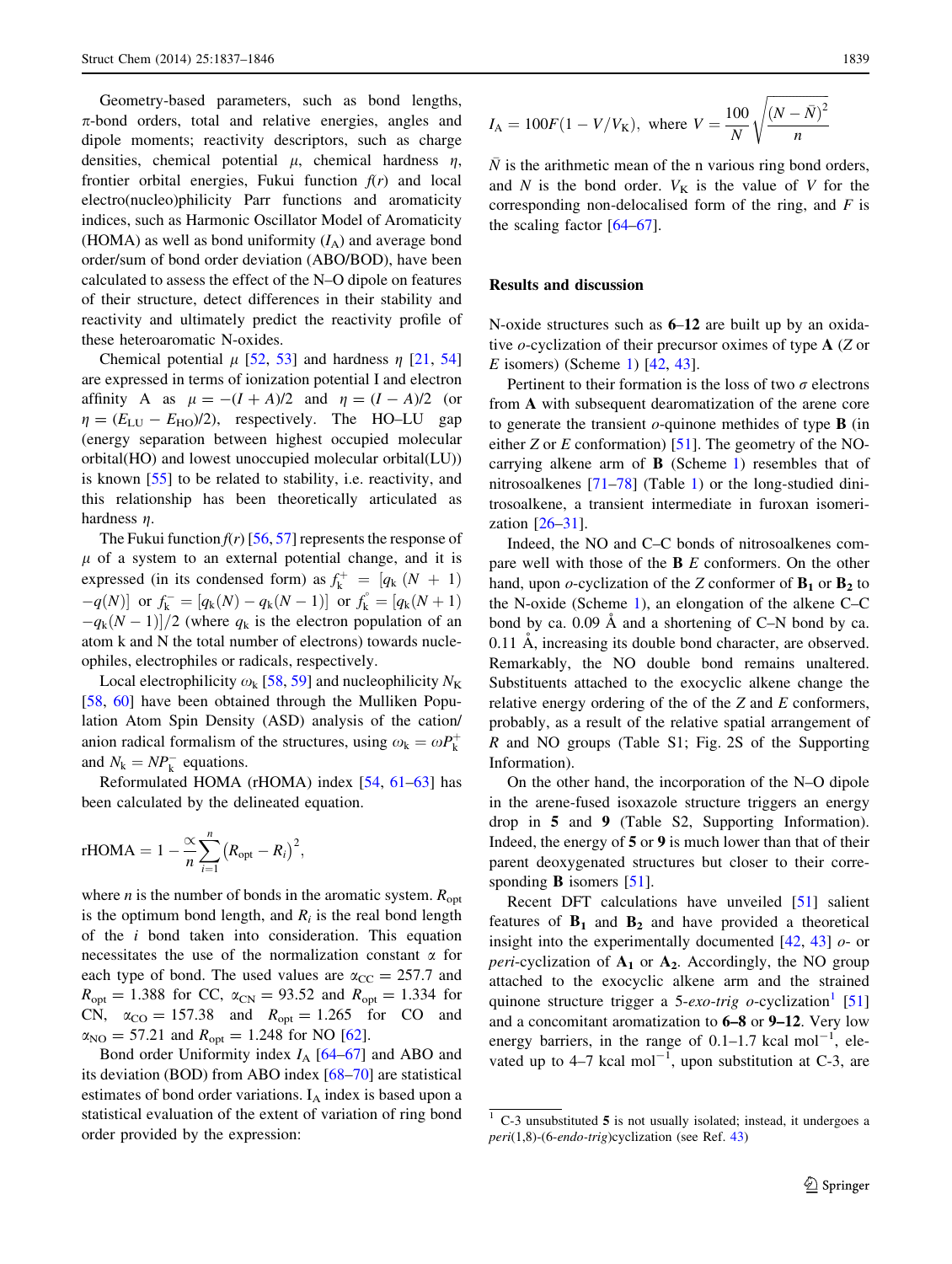<span id="page-3-0"></span>

Scheme 1 Generation of N-oxide by oxidative cyclization of oxime  $A_1$  or  $A_2$  through  $o$ -quinone methide  $B_1$  or  $B_2$ 

**Table 1** Bond lengths and bond orders of nitrosoethylene, N-oxides 5, 9 and  $o$ -quinone methides  $B_1$ ,  $B_2$  in  $Z/E$  conformations

|       | Nitrosoethylene <sup>a</sup> | 5       | 9       | $B_1$ Z/E     | $\mathbf{B}$ , $Z/E$ |
|-------|------------------------------|---------|---------|---------------|----------------------|
| $C-C$ | 1.335/1.333/1.361            | 1.426   | 1.423   | 1.426/1.361   | 1.422/1.363          |
|       | (2.008)                      | (1.635) | (1.649) | (1.635/1.961) | (1.648/1.951)        |
| $C-N$ | 1.427/1.450/1.316            | 1.323   | 1.325   | 1.323/1.412   | 1.325/1.408          |
|       | (1.282)                      | (1.704) | (1.689) | (1.704/1.251) | (1.690/1.269)        |
| $N-O$ | 1.215/1.211/1.192            | 1.215   | 1.217   | 1.215/1.222   | 1.212/1.224          |
|       | (1.877)                      | (1.924) | (1.910) | (1.924/1.885) | (1.911/1.874)        |

Values in parenthesis

<sup>a</sup> Transoid/cisoid/transition state, see Supporting Information, Fig. S1; bond orders of transoid

indicative of a virtually instantaneous cyclization of the in situ generated  $\mathbf{B}_1$  or  $\mathbf{B}_2$  (see Footnote 1).

## Structure profile

Comparing the N-oxides 5–8 or 9–12 with their parent structures 1 or 2–4 (Fig. [1\)](#page-1-0), the following features elucidate the impact of the N–O dipole on the geometry of the ring (Table S3, Supporting Information).

The ring N–O<sub>1</sub> bond of 5 or 9 is long (ca. 1.488 A) and compares adequately with the most strained bonds in furoxans  $[26-31]$ . This bond is stretched by ca. 0.07Å in 5–8 or in their benzo-analogues 9–12 from that of their deoxygenated congeners (Table S3, Supporting Information). Of the  $C_3$ –N and  $C_{7a(9a)}$ –O<sub>1</sub> bonds, the former with a bond length of ca. 1.324  $\AA$  is longer by 0.02  $\AA$  from its deoxygenated counterpart, whereas the latter is unaffected. Interestingly, however, this bond, in the range  $1.353-1.356$  Å, implies some double bonding, conceivably the result of overlap of an  $O_1$  lone pair with the ring  $\pi$ -orbitals. The C<sub>3</sub>–C<sub>3a</sub> bond of length ca.  $1.425 \text{ Å}$  and a bond order of ca.  $1.640$  also appear to 'feel' considerable  $\pi$  bonding.

On the contrary, the  $N-O_2$  bond in both 5 and 9, with a length of ca. 1.216 A, falls in the range  $1.202-1.258$  A, found in furoxans,  $[26-31]$  and it remains as short as in the  $NO<sub>2</sub>$ group. Its length, the bond order in the range of 1.910–1.924 and the extent of HO–LU localization (Fig. S3, Supporting Information) are indicative of its dipolar nature, though not as an isolated dipole but rather one with a substantial double bond character, a feature common to heteroaromatic N-oxides [\[1](#page-8-0), [7](#page-8-0)]. Its double bond character is of the same magnitude with that of the NO group in **B** (Scheme 1).  $5$  or  $9$  can, thus, be regarded as the ring isomers of their open counterparts, oquinone methides B (Table 1).

Worth noting, also, is that this double bond is shorter than that of the  $C_3$ –N bond. Clearly, the N–O dipole increases the  $\pi$  density in the hetero-ring through conjugation and brings about some  $\pi$  polarization. This accumulated  $\pi$  density compresses the bonds and induces ring strain [[79\]](#page-9-0) through its  $\sigma$  and  $\pi$  components, eventually causing some ring distortion.

This distortion, in 5–8 and 9–12, is further enhanced by C-5 and C-6 substitution, exemplified in 13–16 and 17–20 (Fig. [2;](#page-4-0) Tables S4, S5, Supporting Information). These are the positions of most extended  $\pi$  conjugation with the respective ring O atom lone pair or the N–O dipole sites transmitted through the isoxazole ring  $\pi$  density.

The strong electron withdrawing  $NO<sub>2</sub>$  group appears to exert its impact over the whole bicyclic structure in 13, 17 and 14, 18. Most notable are a  $C_{7a}$ –O bond length of 1.343 Å, implying some double bond character developing in that bond and an elongation (weakening) of the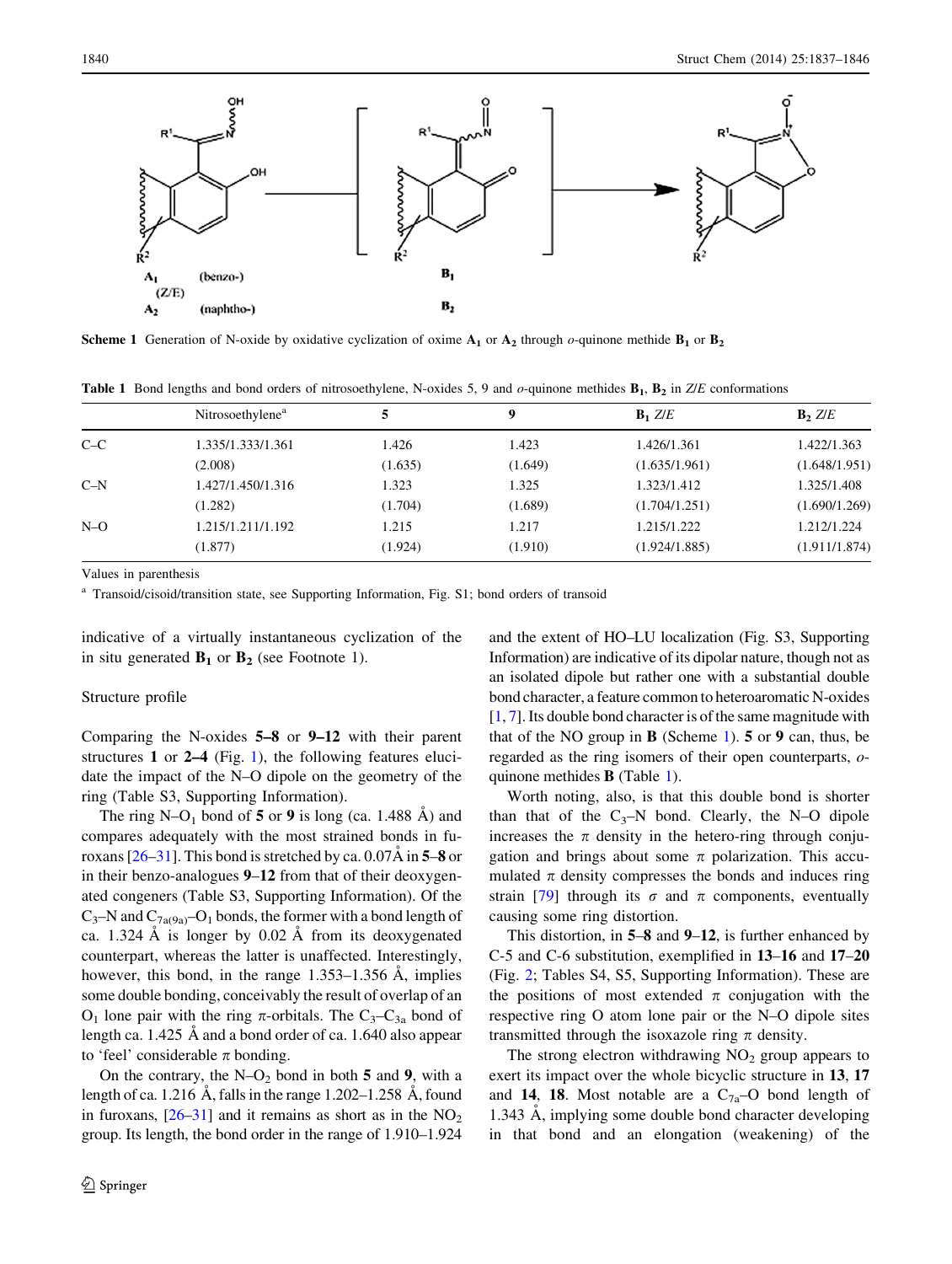<span id="page-4-0"></span>

Fig. 2 C-5 and C-6 substituted N-oxide of benzo-fused 1,2-oxazoles

Table 2 Calculated aromaticity indices for 1-4 and the N-oxides 5– 20

| Compound number         | $I_{\rm A}$ | <b>HOMA</b> | ABO/BOD     |
|-------------------------|-------------|-------------|-------------|
| 1                       | 115.45      | 0.642       | 1.643/0.197 |
| $\mathbf{2}$            | 131.98      | 0.624       | 1.658/0.174 |
| 3                       | 114.43      | 0.619       | 1.639/0.204 |
| $\overline{\mathbf{4}}$ | 118.85      | 0.626       | 1.625/0.194 |
| 5                       | 90.20       | 0.476       | 1.607/0.229 |
| 6                       | 91.53       | 0.479       | 1.605/0.225 |
| 7                       | 91.51       | 0.478       | 1.604/0.225 |
| 8                       | 94.06       | 0.483       | 1.599/0.224 |
| 9                       | 109.80      | 0.550       | 1.638/0.163 |
| 10                      | 109.42      | 0.556       | 1.634/0.163 |
| 11                      | 109.91      | 0.551       | 1.634/0.163 |
| 12                      | 111.24      | 0.543       | 1.631/0.164 |
| 13                      | 89.67       | 0.487       | 1.612/0.230 |
| 14                      | 83.41       | 0.429       | 1.609/0.235 |
| 15                      | 87.19       | 0.443       | 1.603/0.232 |
| 16                      | 91.98       | 0.480       | 1.605/0.229 |
| 17                      | 91.01       | 0.492       | 1.610/0.226 |
| 18                      | 85.25       | 0.438       | 1.607/0.230 |
| 19                      | 88.23       | 0.445       | 1.601/0.228 |
| 20                      | 92.99       | 0.482       | 1.603/0.225 |

isoxazole ring  $N_2$ –O<sub>1</sub> bond with a bond length of 1.513 Å in 14 and 18. In 13 and 17, it is the  $\pi$  density of the benzene ring and a slight elongation of the  $C_3-N_2$  bond that are affected. The strong electron releasing OMe group, on the other hand, appears to concentrate its influence on the ring  $O_1-N_2$  and dipole  $N_2-O_2$  bonds. A slight elongation in both is observed in 19, while a shortening of the ring  $O_1-N_2$ bond is found in 20.

Bond length changes of ca. 0.007 and ca. 0.011 in 13 and 14, respectively, as well as ca. 0.010 in 18 and ca. 0.006 in 17 are observed on either side of the ipso C-5 and C-6 substitution (Table S4, Supporting Information). The resonance effect of the  $NO<sub>2</sub>$  group in nitroarenes has been challenged  $[80-82]$ , and it is its inductive  $(-1)$  effect that has been suggested [\[83](#page-9-0)] and confirmed [[84\]](#page-9-0) to account for its electron withdrawing power. The  $C_6$ –N bond length of 1.476  $\AA$  compares well with that of nitrobenzene [\[85](#page-9-0)], and it is not sensitive to the substitution site. Consistently, the bond alternation in benzene is only marginally affected by the  $NO<sub>2</sub>$  substituent at either position. This lends support to the earlier proposed weak  $\pi$  mesomerism of this group [\[84](#page-9-0)]. It also follows that there is no strong through-resonance interaction among  $NO<sub>2</sub>$  and N–O dipole. Significant changes of ca. 0.045 in 15 and ca. 0.013 in 19 but a relatively weaker one of ca. 0.009 in 20 are detected. These are considered as a result of the substituent sensitivity to bending and orientation and are most probably attributed to the Angular-Induced Bond Alternation (AGIBA) effect of this group, one of the best documented ones [[86\]](#page-9-0).

## Reactivity profile

The indices  $I_A$  [\[34](#page-8-0), [64–67](#page-9-0)], HOMA [\[54](#page-9-0), [61–63\]](#page-9-0) and ABO/ BOD [[68,](#page-9-0) [70](#page-9-0)] have been chosen as the most responsive to the changes imposed by the N–O dipole onto 1–4 as in bi(tri)cyclic structures 5–20 (Table 2). These indices detect deviations from a given reference state whether that be from bond order uniformity  $(I_A \text{ or } ABO/BOD)$  or from an optimal bond length (HOMA, as in Kekulé benzene).

 $I_A$  values suggest that N-oxidation reduces the aromatic character of the bi(tri)cycle (Table 2). The reduction is more pronounced upon C-3 substitution in the range 20–31 %, even with the substituents of weak electronic effects. The largest drop (31 %) of the series is observed with 6. On the other hand, an increase of 20–24 % in the aromatic character of the tricyclic structure is seen upon benzo-fusion, as in 9–12 (Table 2). Loss of aromaticity is also found upon 5- and 6-substitution, with substituents exerting strong electronic effects, as in 13–16 and 17–20, consistent with earlier reports on the effects of substituents on aromaticity [[24,](#page-8-0) [61–63\]](#page-9-0). However, while a drop, ranging from 0.5 to 7  $\%$  with respect to 5, is seen in 13–16, and a corresponding one of a similar range with respect to 6 is estimated for 17 and 18, it is 19 and 20 that show a notable impact, a result of the OMe group AGIBA effect (see Tables S4 and S5) [\[86](#page-9-0)]. What is more interesting is that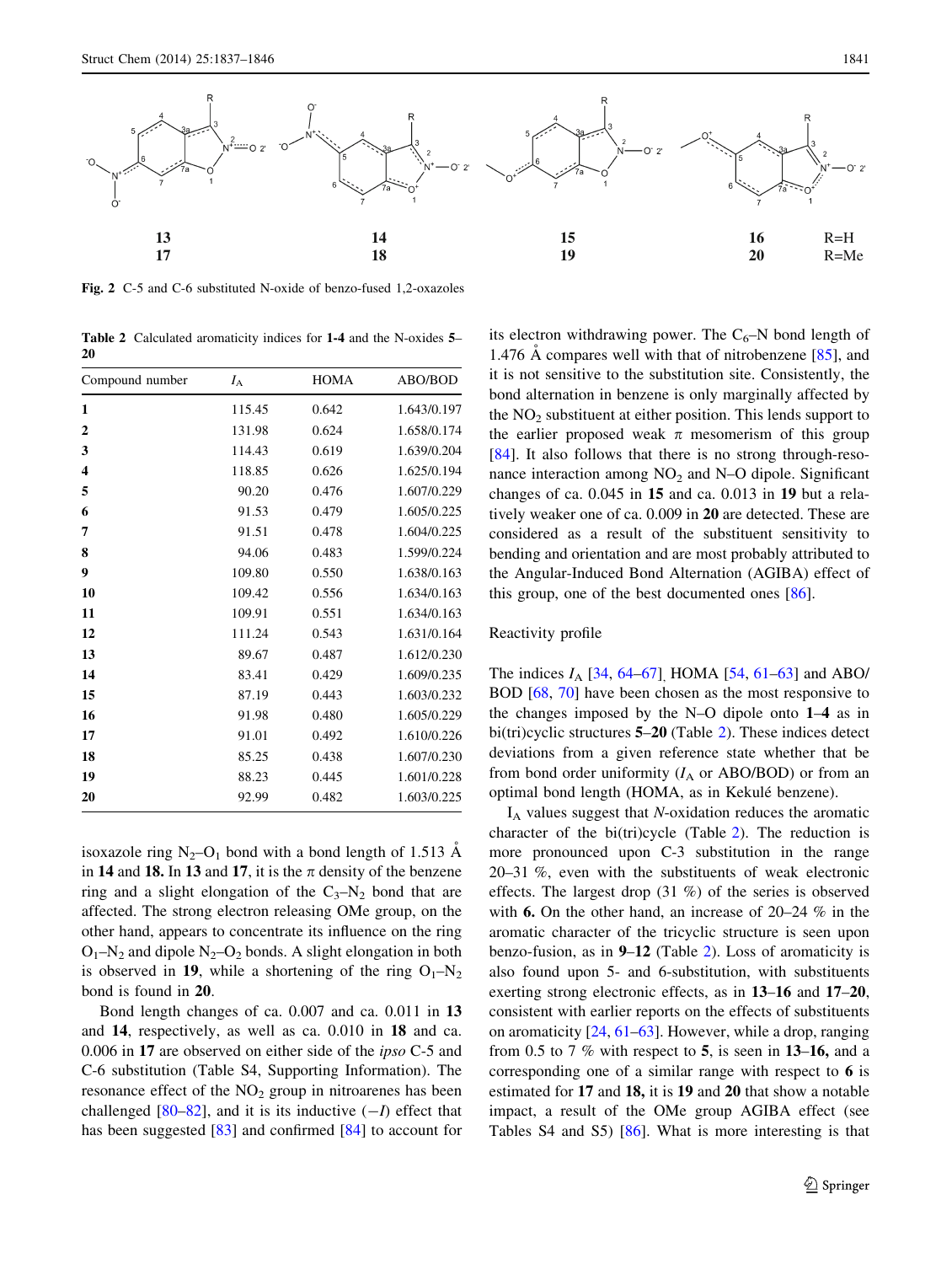

Fig. 3 HOMA versus  $I_A$  for the N-oxides 5–8, 9–12 and 13–20

marked changes occur when accompanied by C-3 substitution, particularly in 17 and 18 with a  $NO<sub>2</sub>$  group regardless of its position (Table [2](#page-4-0)).

HOMA values maintain a general consistency with the major features described with the  $I_A$  index, but they also record notable differences (Table [2](#page-4-0)). Thus, the N–O dipole does, indeed, cause a reduction of aromaticity by ca. 26 %, when comparing 5 to its deoxygenated 1. On the other hand, an estimated 15 % increase of the HOMA value of 9, when compared to 5, demonstrates the stabilizing effect of benzoannelation. C-3 substitution, as in 6–8, shows a negligible increase from 5, while no appreciable changes among them are detected. A change by ca.  $1\%$  increments in  $9-12$ suggests a more pronounced impact of C-3 substitution.

ABO and BOD [\[68](#page-9-0), [69\]](#page-9-0) values demonstrate a notable destabilizing impact of the N–O dipole on the structure (Table [2](#page-4-0)). A ca. 2 % drop of ABO and a 15 % deviation (BOD) have been estimated upon incorporation of the N–O dipole in the hetero-ring. C-3 substitution does not perturb the  $\pi$  bond distribution. This is evident among both 5–8 and 9–12. Benzo-fusion injects some stabilization by ca. 2 % (cf. 9 and 5). C-5 and C-6 substitution seems to have no measurable effect on 13–16, in contrast with 17–20 where the latter shows a distinct lower deviation, and 18 has the highest one. Similar trends are shown by hardness values [\[64](#page-9-0), [67\]](#page-9-0) (Table S6, Supporting Information), with 13 and 9 being the 'undisciplined' ones, both, however, unsubstituted at C-3.

Excellent correlations of HOMA versus  $I_A$  (Fig. 3) for the N-oxides 5–8 ( $R^2 = 0.9817$ ) and 9–12 ( $R^2 = 0.9316$ ) have been obtained. The reverse slope of the latter originates from their HOMA variations and is probably the result of the inherent diene character of their naphthalene core. Correlations of HOMA versus BOD as well as  $I_A$ versus ABO (Fig. S4 of the Supporting Information) indicate the obvious relation among these indices. Indeed, the lower the bond order deviation, the higher the delocalization and eventually the HOMA value. Similarly, the lower the bond order value, the higher will be the bond order uniformity  $I_A$  index. A moderate linear correlation  $(R^{2} = 0.7981)$  has been estimated for the N-oxides 13–20 (Fig. 3). The strong electronic effects of their substituents disrupt the  $\pi$  delocalization, eventually increasing bond alternation and diene geometry, in particular. Poor correlation of these indices has been found in the parent isoxazoles 1–4 (Fig. S4 of the Supporting Information). This, probably, also reflects the greater bond localization (bond alternation) among the fused rings.

The N–O dipole increases the polarization of the  $\pi$ skeleton of the structure as shown by the dipole moments (Table S7, Supporting Information). N-oxidation raises the dipole moment of the bicycle by ca. 20 %. There is yet a further increase by C-3 substitution, as shown in 6–8, in the range 26–29 %. Benzo-fusion does increase the polarization in **9–12**, only to a lesser extent 6–11 % (Table S7, Supporting Information).

Dipole moments of 13–16 and 17–20, on the other hand, are derived from the combined strong electronic influence of the dipole and the nature and position of substitution (Table S7, Supporting Information). Values for 6-substituted 17 and 19 are higher by 28 and 14 %, respectively. These changes reflect the electron withdrawing effect of the former or the electron releasing effect of the latter in concert with the N–O dipole via the ring  $\pi$  density. Indeed, bond lengths of 1.382 Å for  $C_7-C_{7a}$ , 1.387 Å for  $C_4-C_5$  and 1.330 Å for  $C_3 N_2$  in 17 show C-6 to be the position of the most extended  $\pi$ conjugation. Remarkably, the N–O bond remains unaffected. Eventually, the corresponding aromaticity indices for these structures are the lowest of the series. A higher value recorded for 20 is a notable exception, apparently because its effect is mostly localized on the benzene ring.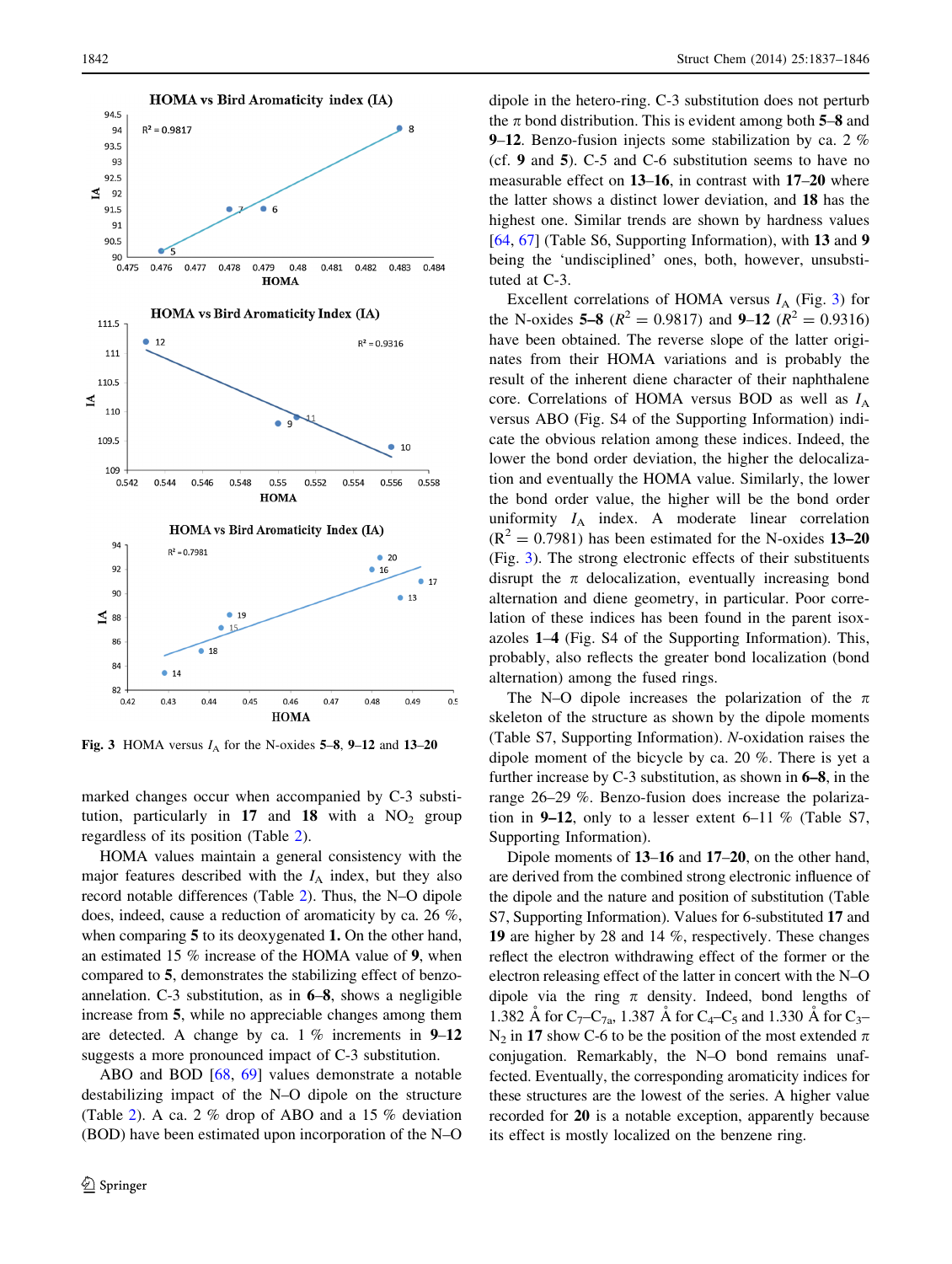**Table 3** Calculated aromaticity indices  $I_A$  and HOMA of 1, 5, 6 and 9 compared with the literature values of other 1,2-oxazoles

| $I_{\rm A}$                  | <b>HOMA</b> |
|------------------------------|-------------|
| 53                           | 0.677       |
|                              | 0.443       |
| 48 <sup>c</sup>              | 0.553       |
| $62^{\circ}$                 |             |
| 106                          |             |
| 81                           |             |
| $I_A$                        | <b>HOMA</b> |
| $47^{\circ}$ or $52^{\circ}$ | 0.527       |
|                              | 0.332       |
| $108, 115.4*$ (1)            | $0.642*$    |
| 113                          |             |
| $90.2*$ (5)                  | $0.476*$    |
| $91.5*(6)$                   | $0.479*$    |
| (9)                          | $0.550*$    |
| (10)                         | $0.556*$    |
|                              |             |

\* Our present work

<sup>a</sup> Ref. [\[67\]](#page-9-0)

 $<sup>b</sup>$  Ref. [\[40\]](#page-9-0)</sup>

 $c$  Ref. [\[67\]](#page-9-0)

 $d$  Ref. [\[66\]](#page-9-0)

 $e$  Ref. [\[64\]](#page-9-0)

 $f$  Ref. [\[34\]](#page-8-0)

 $g$  Ref. [\[91\]](#page-9-0)

Aza-substitution (incorporation of N atoms) in a 6-membered ring is known [\[87](#page-9-0)] to trigger a small decrease of the aromatic character of the structure. A similar substitution in a 5-membered ring, however, is accompanied by a change of aromaticity, varying with the number and position of the N atoms in the structure [\[88](#page-9-0), [89](#page-9-0)]. Qualitative observations suggest that more N atoms increase the aromaticity, while replacement of one or more by a more electronegative element, such as an O atom, causes its decrease. It may be argued that the  $\pi$  delocalization over the bi(tri)cyclic structure, a transition, in effect of  $\pi$  to  $\pi^*$ and n to  $\pi^*$  types, signifies a  $\pi$  electron transfer to antibonding orbitals from double bonds of the former type and from ring O atom  $p_z$  lone pair orbital of the latter type. However, the dual 'push–pull' character of the N–O functionality and the electronegativity of the ring O atom may hinder the n to  $\pi^*$  transfer. It has been suggested that O ring electronegativity contracts the  $p<sub>z</sub>$  orbital and thus limits the n to  $\pi^*$  transfer, i.e. the lone pair overlaps with the ring  $\pi$  system [\[90](#page-9-0)].

Indeed, our calculations indicate higher aromaticity for 1,2-benzisoxazoles 1–4 compared with the reported estimates for parent isoxazole (Table 3). Their N-oxides suffer a decrease of aromaticity. The destabilizing effect of the N–O dipole is partly offset by the stabilizing benzofusion as exemplified in naphtho-fused analogues 9-12.

A similar trend is also observed in the furoxan series (Table  $3$ ). Worth noting is that the influence of the N atoms on the aromaticity of these fused structures is not clear-cut, perhaps overpowered by that of the N–O dipole. From the preceding data, it would be safe to suggest that the N–O dipole enforces some diene geometry to the bi(tri)cyclic structures (i.e. induces some bond fixation), lowering the  $\pi$ delocalization and ultimately their aromatic character.

The highest occupied (HO) and the lowest unoccupied (LU) molecular orbitals occupy a large part of the structure (Fig. S3, Supporting Information). Both overlap extensively, mostly on the isoxazole ring. HO orbital is localized over this ring, particularly its N–O dipole, while its LU counterpart is almost spread over the entire structure. The previous orbital from HO (HO-1) is much less localized and is mainly spread over the carbocycle. The orbital after the LU orbital  $(LU + 1)$ , on the other hand, shows a more extensive diffusion, encompassing the N–O dipole.

The energies of both HO and LU molecular orbitals (Table S8, Supporting Information) are sensitive to the N– O dipole. Thus, a ca. 10 % rise of the HO orbitals is accompanied by a drop of similar magnitude of the LU ones in 1–8 (Figs. S5–S7, Supporting Information). While the HO-1 orbital is virtually insensitive to the dipole, its  $LU+1$  counterpart is drastically affected as shown by an estimated ca. 36 % energy drop. A ca. 5 % rise of the HO energy of 9 compared to 5 as well as a similar rise in  $6-12$ , accompanied by a 10–15 % drop of its corresponding LU are indicative of the effect of benzo-fusion. There is appreciable energy separation between HO and HO-1 or between LU and  $LU+1$  orbitals. A marked separation among HO and LU (or among  $HO-1$  and  $LU+1$ ) is detected throughout the series of the N-oxides. C-3 substitution does not have any notable effect on the orbital energies of 6–8. Their benzo- analogues 10–12 appear to be somewhat more vulnerable to C-3 substitution, showing a ca. 4 % rise of their HO, and a ca. 15 % decrease of their LU, 12 slightly falling off the overall trend with a tiny rise of its LU.

C-5 and C-6 substitution has a marked impact on HO (and  $HO-1$ ) as well as LU (and  $LU+1$ ) energies and their separation, when compared to 5 or 6, as shown in 13–15 and 17–20 (Table S8; Fig. S7, Supporting Information). HO orbital is raised by a negligible  $1\%$  in 13 and a notable 8 % in 14 and 15. On the contrary, an energy drop of ca. 9 % in 18 and ca. 13 % in 17 is detected. Regioisomers 19 and 20 do not follow this trend showing a weak tendency to an energy rise by ca. 4 and 2 %, respectively. LU orbitals, on the other hand, are more drastically affected. An energy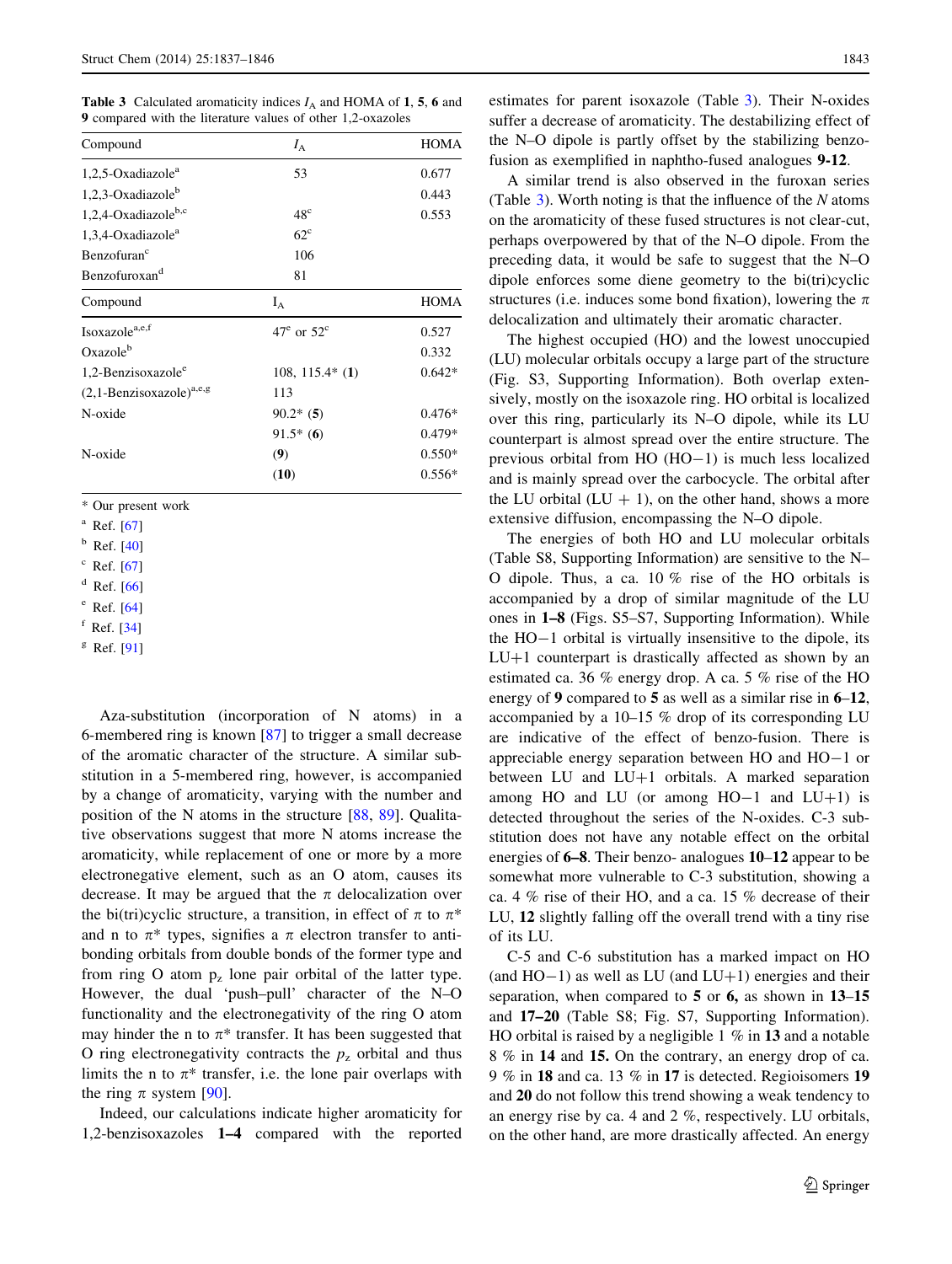<span id="page-7-0"></span>Fig. 4 Intermediates for the formation of the C-5 and C-6 substituted N-oxide of benzofused 1,2-oxazoles



drop of 50 % in 18 and 60 % in 17 is observed, whereas a rise of ca. 20 % is shown for 19 isomer and a very moderate 5 % rise for 20 one. A similar trend is followed by the HO-1 orbitals with energy drops of ca. 7 % in 13 and 14 and a ca. 11–12 % drop in 17 and 18. 15, 19 and 20, consistently off-course, appear either insensitive or with a propensity to an energy rise.  $LU+1$  orbitals are more sensitive, exhibiting energy drops of ca. 80 and 70 % in 17 and 18, respectively, with 19 and 20 towards an energy rise.

Clearly, quite marked energy changes are recorded for the HO and LU (or  $HO-1$  and  $LU+1$ ) orbitals. Thus, a HO-LU gap of ca. 0.1 Hartrees (or ca. 63 kcal  $mol^{-1}$ ) and a  $HO-1 - LU+1$  gap of ca. 0.24 Hartrees (or ca.150) kcal mol<sup>-1</sup>) [[92](#page-9-0), [93\]](#page-9-0), for the N-oxides  $5-20$ , qualifies them as structures of notable aromaticity.

These observations lend support to the dual 'push–pull' nature of the dipole. It is known [\[92–95](#page-9-0)] that HO orbital is related to ionization potential, and the LU one to electron affinity, hence their susceptibility to electrophiles or nucleophiles, respectively. It is, therefore, anticipated that electrophiles can attack the carbocycle at C-6 in 5, 6–8 or C-8 in 9–12, whereas nucleophiles can attack at C-6 and C-7 in 5, 6–8 or C-6 and C-8 in 9–12, through activation, in both cases, by the N–O dipole. These predictions are confirmed by the Mulliken charges (Table S9, Supporting Information), Fukui indices (Table S10, Supporting Information) and Parr  $(\omega_k)$  and Nucleophilicity  $(N_k)$  indices (Table S11, Supporting Information).

Interestingly, C-6, C-7, C-8 or C-9 emerge as primary sites for electrophilic and nucleophilic attack, respectively. Calculations also point to C-4 and C-5 as alternative sites of attack, only to a much lesser extent. The data are in line with experimental results [[42\]](#page-9-0) for attack by electrophiles. However, it has been shown [[42](#page-9-0)] that a nucleophilic attack is not as predictable. Thus, site selectivity appears to depend on or even be dictated by the weakness of the ring N–O bond (Fig. 4; Table 3S, Supporting Information). This bond does not survive a nucleophilic attack and suffers a reaction medium-driven rupture. Fukui values indicate C-4 and C-6 in 5, 6–8 and C-8 or C-9 in 9–12 as main sites for the attacking nucleophile. Parr indices, on the other hand, suggest C-6 and C-8 as major sites for attack for 5 and 9, respectively. Experimental findings confirm C-5 and C-6 as the substitution products [[42\]](#page-9-0).

Cardinal to both types of site selectivity is the 'push– pull and double bond character of the N–O dipole against the reaction medium. Calculated predictions (referring to an isolated molecule), in line or partly at variance with experimental data, point to the double bond nature of the dipole as probably being the major determinant of the outcomes. To that end, a rationale for both types of reactions is laid out.

In the usually strongly acidic environment of an electrophilic attack, the susceptibility of the carbocycle towards it, i.e. its  $\pi$  density, seems to be virtually undisrupted. This is so, because any interference expected from protonation of or a coordination with the N–O dipole, in the reaction medium, hampering the reaction, seems to be rather weak due to the limited availability of the charge on the O atom (N–O dipole with a  $\pi$  bond order of ca. 1.910). The 'push' component of the dipole can, thus, activate the particular sites towards the attacking electrophile. On the contrary, any bonding interaction of the N–O dipole with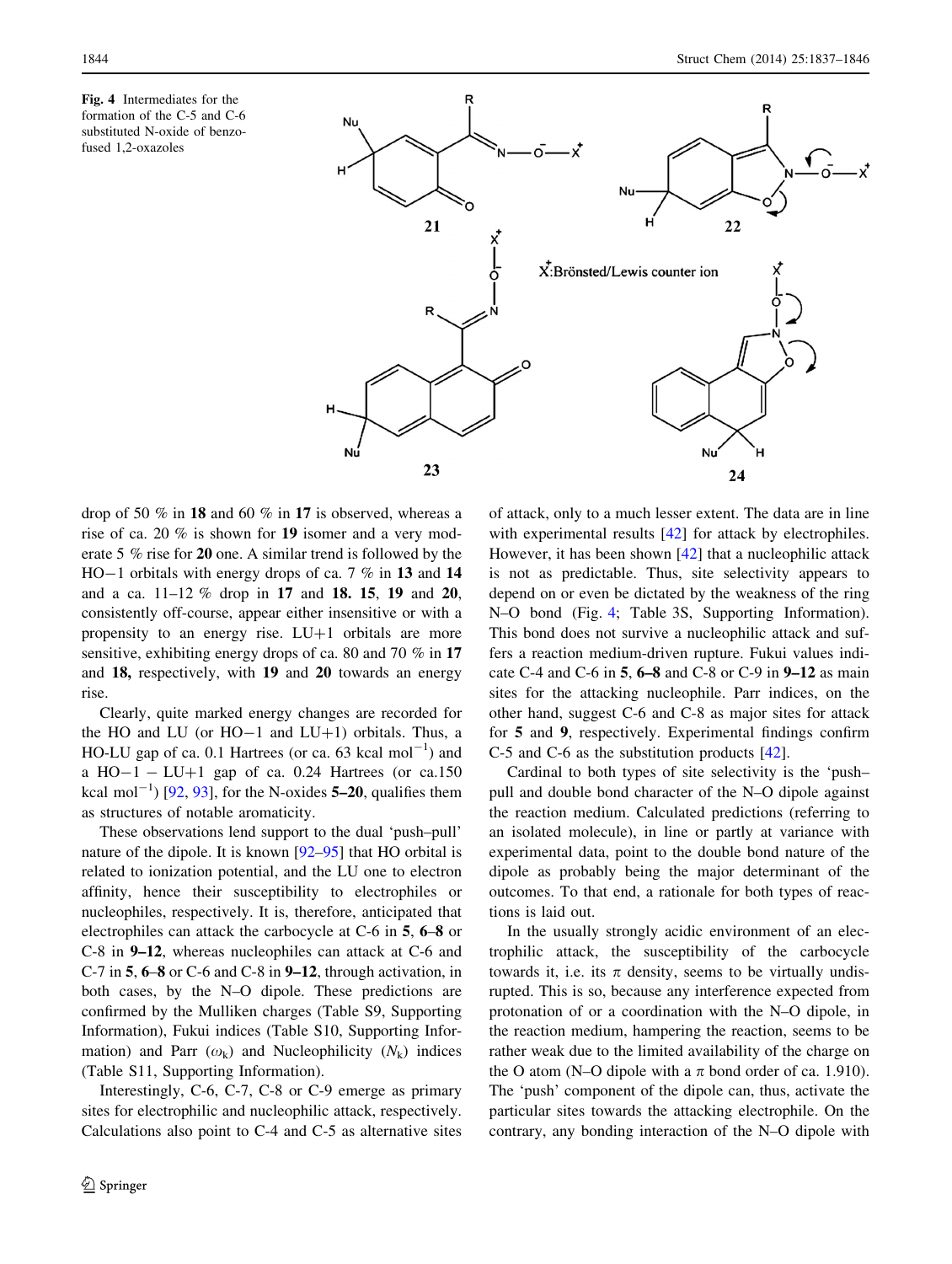<span id="page-8-0"></span>

Fig. 5 Reactivity pattern of the N-oxide benzo-and naphtho-fused 1,2-oxazoles ( $E$  electrophile,  $Nu$  nucleophile)

the counterion of the attacking nucleophile; however, weak it may be, compresses the weak ring N–O bond, causing its rupture, presumably before the 'pull' component of the dipole (through the charged N atom) takes to effect. Thus, predicted site selectivity could be depicted by intermediates of type 22 and 24 (Fig. [4](#page-7-0)), whereas experimental evidence would favour intermediates of type 21 and 23 (Fig. [4](#page-7-0)).

Relative energies favour the quinonoid arrangement of 21 and 23 as more stable structures (Fig. [4\)](#page-7-0). It is, therefore, reasonable to suggest that it is the ring opening the source of any discordance between the calculated and actually observed site selectivity in nucleophilic substitution.

On the basis of the outlined arguments, the reactivity pattern of the N-oxide structure can, thus, be safely deduced as shown (Fig. 5).

## Conclusion

N–O dipole, benzo-fusion (some bond localization) and C-3 substitution are the main determinants of the geometry distortion and aromatic character of 5–20, as measured by  $I_A$ , HOMA and ABO/BOD indices. It is the 1,2-oxazole (isoxazole) ring that suffers most of the distortion, while the fused carbocycle (benzene or naphthalene) is much less affected. Calculated data adorn the N-oxides with a signature of notable aromatic character. The predicted reactivity pattern indicates susceptibility at C-6, C-7 and C-8 towards electrophiles or nucleophiles, respectively. Calculations for electrophilic substitution appear to be largely in good agreement with experimental outcomes. A discrepancy, however, between calculated (at C-6 or C-8) and observed (at C-5 or C-6) site selectivity has been realized in nucleophilic substitution and has been attributed to the propensity of the ring N–O bond to rupture upon a nucleophilic attack.

Site selectivity is directed by the dual ('push–pull') character of and the double bonding in the N–O dipole. The latter feature, in particular, appears to be the major determinant that can account for the calculated outcomes and their relation to the experimental results.

## References

- 1. Alvarez-Builla J, Vaquero J, Barluenga J (2011) Modern heterocyclic chemistry, chapt. 13, vol 1. Wiley, Weinheim
- 2. Sivasubramanian G, Parameswaran VR (2007) J Heterocycl Chem 44:1223–1230 (references cited therein)
- 3. MacCoss M, Ryu EK, White RS, Last RL (1980) J Org Chem 45:788–794
- 4. Iwamatsu K, Shudo K, Okamoto T (1983) Heterocycles 20:5–8
- 5. Albini A (1993) Synthesis 1993:263–277
- 6. O'Connor CJ, Sinn E, Carlin RL (1977) Inorg Chem 16:3314–3320
- 7. Albini A, Pietra S (1991) Heterocyclic N-oxides. CRC Press, Boca Raton
- 8. Alkorta I, Elguero J (2009) In: Gupta RR, Krygowski TM, Cyran´ski MK (eds) Topics in Heterocyclic Chemistry, vol 19. Springer, New York
- 9. Stanger A (2009) Chem Commun 15:1939–1947
- 10. Fowler PW, Lillington M, Olson LP (2007) Pure Appl Chem 79:969–980
- 11. Krygowski TM, Stepien´ BT (2005) Chem Rev 105:3482–3512
- 12. Irina V (2012) Omelchenko Oleg V. Shishkin •Leonid Gorb Frances C. Hill • Jerzy Leszczynski. Struct Chem 23:1585–1597
- 13. Giambiagi M, Segrede Giambiagi M, dos Santos Silva CD, de Figueiredo AP (2000) Phys Chem Chem Phys 2:3381–3392
- 14. Kotelevskii SI, Prezhdo OV (2001) Tetrahedron 57:5715–5729
- 15. Rassat A (2004) Phys Chem Chem Phys 2:232–237
- 16. Aihara JI (2006) J Am Chem Soc 128:2873–2879
- 17. Matito E, Salvador P, Duran M, Sola´ M (2006) J Phys Chem A 110:5108–5113
- 18. Zubatyuk RI, Shishkin OV, Gorb L, Leszczynski J (2009) J Phys Chem A 113:2943–2952
- 19. Noorizadeh S, Shakerzadeh ES (2010) Phys Chem Chem Phys 12:4742–4749
- 20. Bird CW (1998) Tetrahedron 54:14919–14924
- 21. Alonso M, Herradón B (2010) J Comput Chem 31:917–928
- 22. Omelchenko IV, Shishkin OV, Gorb L, Leszczynski J, Fiase S, Bultinck P (2011) Phys Chem Chem Phys 13:20536–20548
- 23. Katritzky AR, Karelson M, Sild S, Krygowski TM, Jug K (1998) J Org Chem 63:5228–5231
- 24. OmelchenkoIV, Shishkin OV, Gorb L, Hill FC, Leszczynski J (2013) Struct Chem 24:725–733 (references therein)
- 25. Chandra AK, Nguyen MT (2002) Int J Mol Sci 3:310–323
- 26. Yu ZX, Caramella P, Houk KN (2003) J Am Chem Soc 125:15420–15425 (references cited therein)
- 27. Rauhut G (2001) J Org Chem 66:5444–5448
- 28. Eckert F, Rauhut G, Katritzky AG, Steel AR (1999) J Am Chem Soc 121:6700–6711
- 29. Klenke B, Friedrichsen W (1998) J Mol Struct (Theochem) 451:263–267
- 30. Eckert F, Rauhut G (1998) J Am Chem Soc 120:13478–13484
- 31. Chiari G, Viterbo D (1982) Acta Cryst B38:323–325
- 32. Kwiatkowski JS, Leszczynski J, Teca I (1997) J Mol Struct 436–437:451–480
- 33. Boiani M, González M (2005) Mini Rev Med Chem 5:409-424
- 34. Bird C (1987) Tetrahedron 43:4725–4730